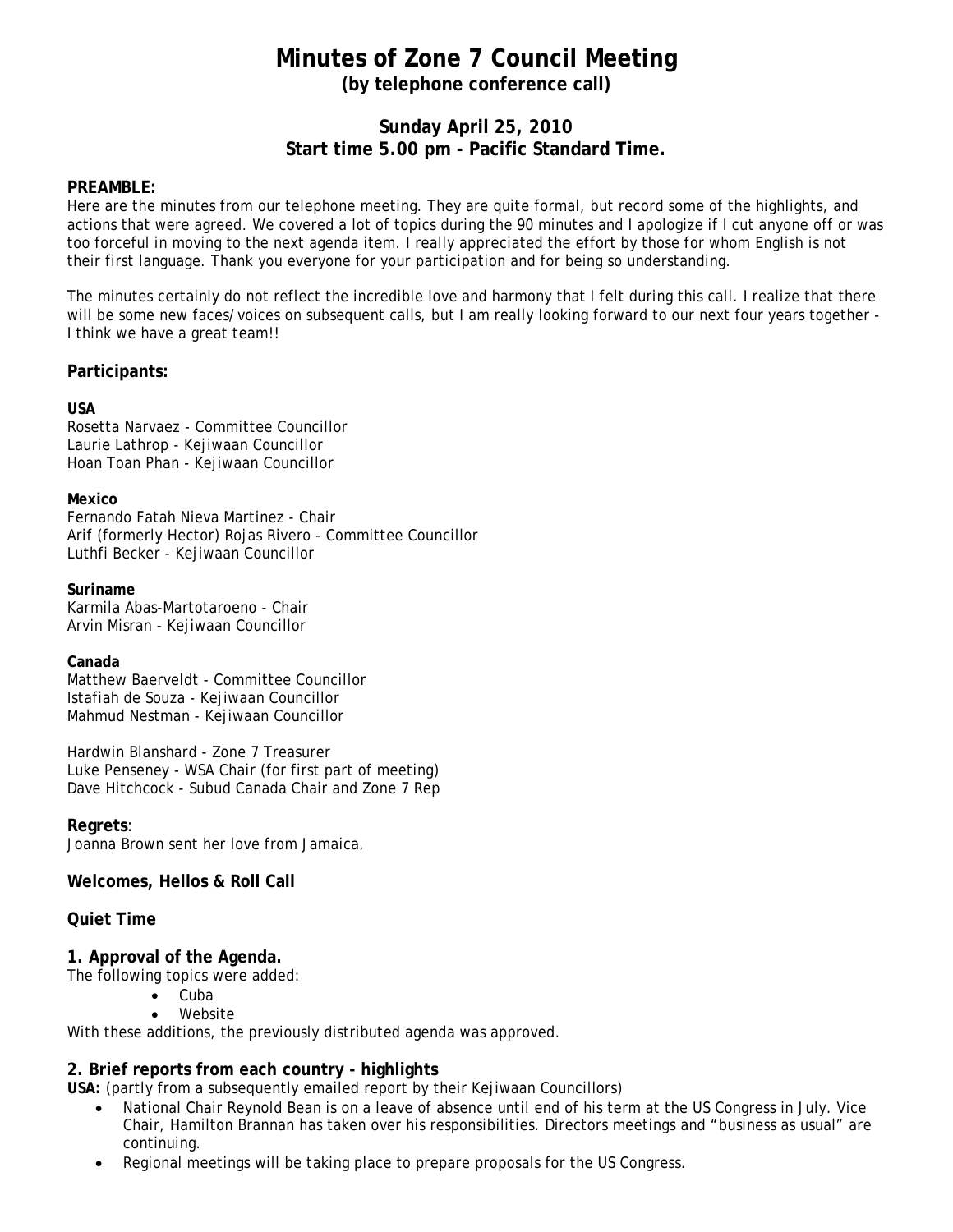- The Endowment Fund is working well.
- Ongoing struggle to engage Subud youth (late teens/early 20's) in taking on organizational roles and responsibilities.
- Total (active) membership is 1,773 in 7 Regions. Total of 689 Helpers, including 6 National Helpers, 34 Regional and 390 Active Local Helpers.
- National Helpers group is harmonious and working well together. Communication by daily emails and frequent simultaneous latihans and conference calls. Selected National Helpers act as liaisons for each Region, National Committee Wings and the Zone
- National Helpers and National Committee latihan before conference call meetings. National Helpers and National Committee work closely together to plan the National Congress.
- Generally, the Regions are doing well, but more committee members and helpers needed in some.
- Wings generally have monthly conference calls, preceded by latihan.
- Traditions of kejiwaan gathering at Menucha and Pittsburgh.

# **SURINAME:**

- Karmila was tested in as the first female National Chair of Subud Suriname in March. (loud cheering!) Former Chair Patrick is Committee Councillor, with Arvin and Lucie as Kejiwaan Councillors.
- Remodeling of Subud House in Acaribo, (thanks to generosity of MSF and volunteer work by members) is 90% complete. Latihans are already taking place there.
- Starting this year, the national team is encouraging the different groups in Paramaribo, Acaribo and Lelydorp to organize many of their own activities, rather than rely totally on Paramaribo.
- 4 new Helpers in Paramaribo, 2 in Acaribo and 1 in Lelydorp. Each provided with a copy of the Helpers handbook.
- 1st Saturday of each month gatherings for all Helpers.
- 2<sup>nd</sup> Saturday of each month meetings with Wings & Committee

# CANADA:

- Currently there are approximately 400 members in Canada, located in 7 groups and 2 regions. 4 groups own their own Subud houses.
- Over 60 members from Canada went to the World Congress in Christchurch.
- We are strongly represented internationally, with Canadians in the positions of WSA Chair, SDIA Chair, MSF CEO, MSF Trustee, Zone Rep., and that Grace Hodgson and Hamilton Schragen (former members of this Council) are International Helpers.
- We are delighted that Mexico was selected as the location for the 2104 Congress and look forward to providing Subud Mexico with any help and support that they need.
- We have Regional Gatherings coming up on May 14 16 in the West (near Vancouver) and May 21 23 in the East (near Toronto)
- Our AGM will be on May 19 & 20 at the Subud Toronto hall. Our Congress will take place during the Western Region Gathering, during which a new National Chair will be selected.
- Main focus for the new National Helpers has been to plan for the upcoming AGM & Congress and to visit as many groups as possible in the East.
- Shared concern of how to persuade more younger members to participate in the organization.
- Objective is to create a strong and harmonious team of National Helpers.

# **MEXICO:**

- Approximately 100 members in 3 main groups.
- National Committee and the four National Helpers are working well together, meeting every 2 months. Lot of harmony, good feeling and joy!
- Early preparations for the 2014 World Congress have begun. Remember the receiving by the International Helpers in Christchurch that it would be a very peaceful Congress? They are striving for this! First they are focusing on the inner. Have to connect with all members about the Congress.
- Some members are returning to Subud and the groups are growing.

# **3. "Question & Answer" with WSA Chair - Luke Penseney**

Luke had proposed this as an experiment. If successful, he suggests that other zones may want to include a Q & A session in their meetings.

Topics included:

- **Question:** Is there still a need for Deputy WSA Chair?
	- **Answer:** Luke hopes that this may be clarified/resolved at the WSC Meeting in August.
- **Question**: Does the MSF have a way to proactively contact older Subud members and request they leave a bequest to Subud?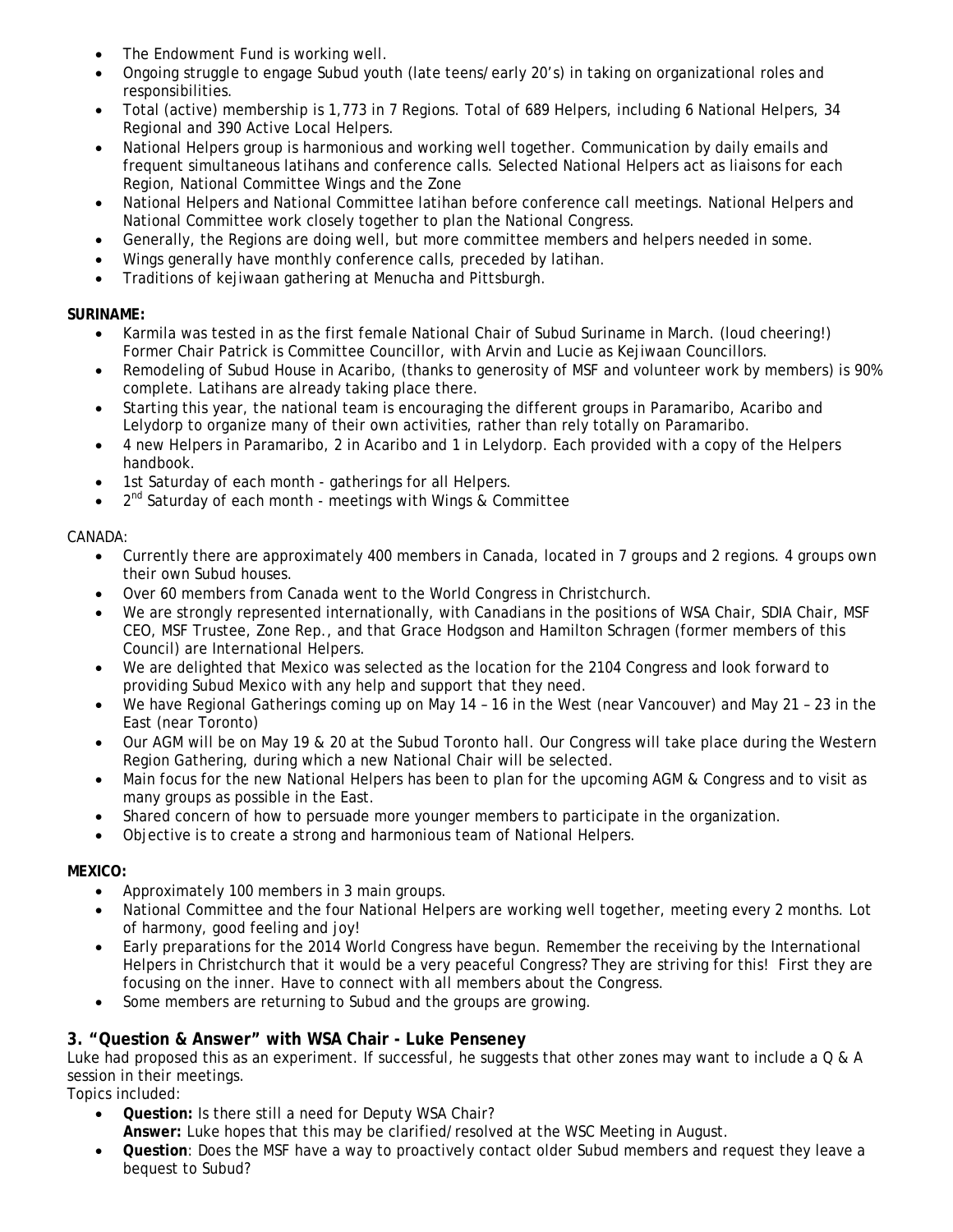**Answer:** MSF already has an informal contact network. Current systems are being upgraded, work on a Subud census, efforts to more formally connect existing websites together (website shop). Luke suggested that Hardwin contact Lillian Shulman. (MSF Administrator)

- **Question:** What is the focus for the WSC meeting in England? **Answer:** Largely for the members of the Council to latihan, test, get to know each other and start building strengths as a team. There are many initiatives underway that build on what has already been achieved.
- **Question:** Does Luke have a report from Marianne Kay about the Christchurch Congress? Is there a manual with advice as to how to organize a World Congress? **Answer:** Luke has seen a draft report from the NZ Congress Organizing Committee and understands that the final version will be available within a few weeks.

**Note from Dave**: As you may know, I am coordinating feedback with the other Zone Reps on "lessons learned" from the NZ Congress. If any Council member would like to send me their input, I will see that it is included.

**Action: Luke will ask Maya to reply to Subud Mexico directly about the Congress manual.**

**Action: Council members are asked to give feedback to Dave as to whether or not this Question & Answer segment was useful and would they recommend it for other zones?**

# **4. Date and location for our next Zone 7 Council Meeting**

There was a lively discussion, particularly about the timing for our next "in-person" Zone Council meeting. It was agreed that:

- we must be practical,
- we recognize the financial reality,
- it is important to meet as early as possible in 2011, and
- the location should be accessible to our Cuban brothers and sisters.

**Consensus**: Interested countries within Zone 7 would be asked to submit proposals in principle to host the next Zone Council Meeting, that would ideally take place in the first part of 2011. These proposals to be evaluated and discussed during our next Zone Council meeting, and a discussion made with the assistance of testing.

# **5. Zone 7 Latihans**

There was consensus that we would like to see the custom of zonal latihans continue. **Action: Luthfi volunteered to contact Muchtar Salzman (and Grace Hodgson?) to find out how they organized these before.**

# **6. Potential Zone 7 Projects**

Rosetta commented that during the term of the last Council, we had talked about possible projects that we could work on together. Although we plan help Mexico to host the 2014 World Congress, it would be good to find a suitable project(s) that we can work on together and learn from each other.

**Action: Arif will email details about their planned SD/Youth Camp in Mexico to the rest of the Council.**

**Action: Other Council members to share any potential Zone 7 Projects that they want to suggest with the rest of the Council.**

## **7. Zone 7 2010 Budget**

This will depend largely on what we decide to do in 2010. If, as previously agreed, the next "in-person" Council Meeting takes place in 2011, maybe we want to put funds by in 2010 to help Council members attend this meeting. It would be difficult to discuss all of the specific financial components during this conference call.

**Action: Dave and Hardwin (Zone Treasurer) will work together in creating proposed 2010 and 2011 Budgets that will be shared with the rest of the Council by email for discussion and comments.**

Subud USA brought up their increased level of contribution for 2009. Should this continue for 2010 etc.? Subud Mexico will be increasing their contribution from \$300 to \$350 for 2010**.**

**Action: Each contributing country to the Zone 7 budget to decide how much they want to donate in 2010 and 2011.** 

## **8. Next Zone 7 Council Conference Call**

• should be in 4 to 6 months time, to check on what has been happening.